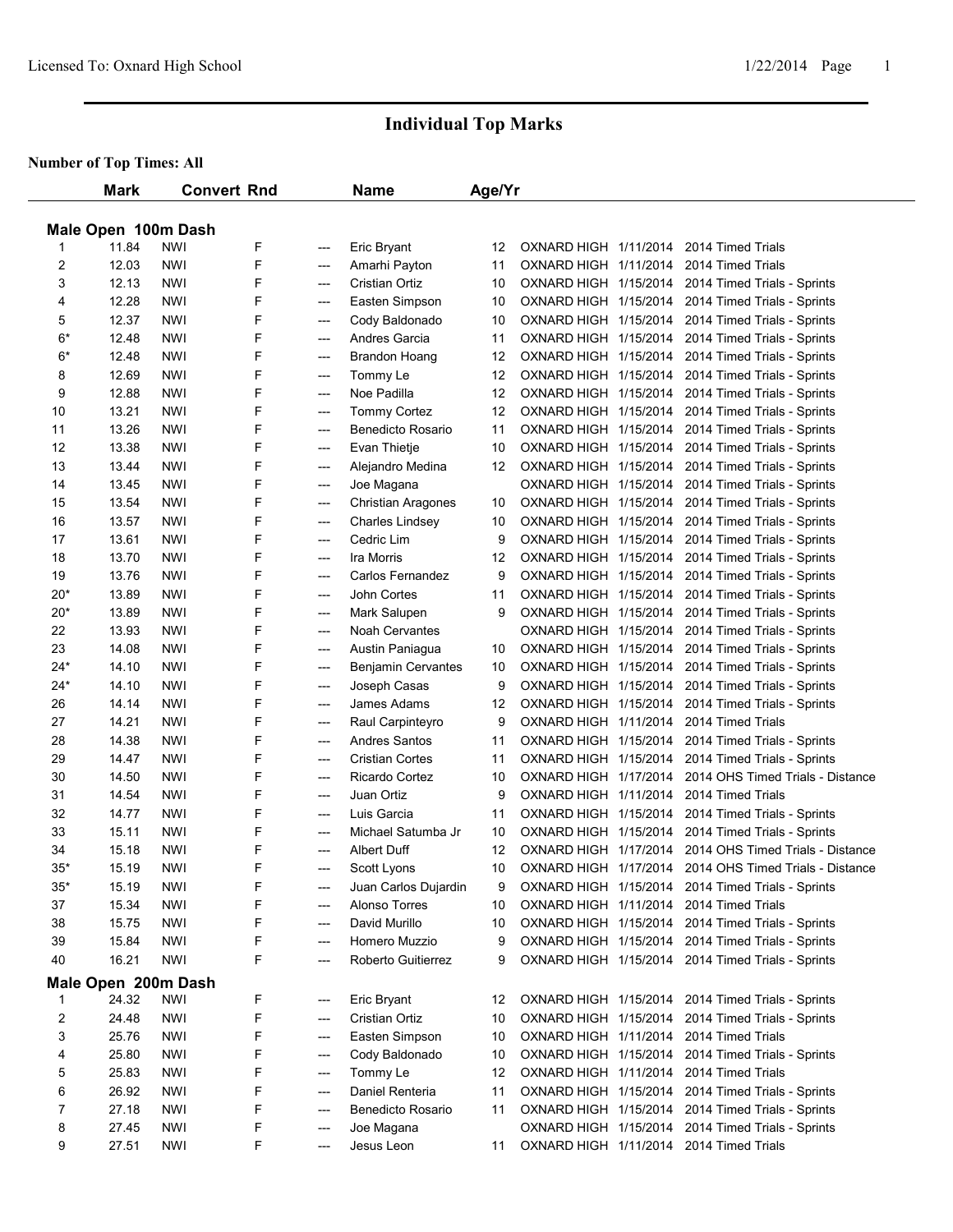# **Individual Top Marks**

### **umber of Top Times: All**

|                | <b>Mark</b>         |            | <b>Convert Rnd</b> |       | <b>Name</b>               | Age/Yr |                       |                                                        |
|----------------|---------------------|------------|--------------------|-------|---------------------------|--------|-----------------------|--------------------------------------------------------|
|                |                     |            |                    |       |                           |        |                       |                                                        |
| 10             | 27.69               | NWI        | F                  | ---   | <b>Christian Aragones</b> | 10     | OXNARD HIGH 1/15/2014 | 2014 Timed Trials - Sprints                            |
| 11             | 27.93               | NWI        | F                  | ---   | Ronaldo Flores            | 11     | OXNARD HIGH 1/11/2014 | 2014 Timed Trials                                      |
| 12             | 27.97               | NWI        | F                  | ---   | Evan Thietje              | 10     | OXNARD HIGH 1/15/2014 | 2014 Timed Trials - Sprints                            |
| 13             | 27.99               | NWI        | F                  | ---   | Alejandro Medina          | 12     | OXNARD HIGH 1/15/2014 | 2014 Timed Trials - Sprints                            |
| 14             | 28.29               | NWI        | F                  | ---   | Ira Morris                | 12     | OXNARD HIGH 1/15/2014 | 2014 Timed Trials - Sprints                            |
| 15             | 28.63               | NWI        | F                  | ---   | <b>Andres Perez</b>       | 11     | OXNARD HIGH 1/11/2014 | 2014 Timed Trials                                      |
| 16             | 29.40               | NWI        | F                  | ---   | John Cortes               | 11     | OXNARD HIGH 1/15/2014 | 2014 Timed Trials - Sprints                            |
| 17             | 29.46               | NWI        | F                  | ---   | Cedric Lim                | 9      | OXNARD HIGH 1/15/2014 | 2014 Timed Trials - Sprints                            |
| 18             | 29.48               | <b>NWI</b> | F                  | ---   | Raul Carpinteyro          | 9      | OXNARD HIGH 1/11/2014 | 2014 Timed Trials                                      |
| 19             | 29.64               | NWI        | F                  | ---   | Ricardo Cortez            | 10     | OXNARD HIGH 1/17/2014 | 2014 OHS Timed Trials - Distance                       |
| 20             | 29.91               | <b>NWI</b> | F                  | ---   | Juan Ortiz                | 9      | OXNARD HIGH 1/17/2014 | 2014 OHS Timed Trials - Distance                       |
| 21             | 30.31               | <b>NWI</b> | F                  | $---$ | Luis Garcia               | 11     |                       | OXNARD HIGH 1/15/2014 2014 Timed Trials - Sprints      |
| 22             | 30.56               | <b>NWI</b> | F                  | ---   | Scott Lyons               | 10     | OXNARD HIGH 1/17/2014 | 2014 OHS Timed Trials - Distance                       |
| 23             | 30.68               | NWI        | F                  | ---   | Michael Satumba Jr        | 10     | OXNARD HIGH 1/15/2014 | 2014 Timed Trials - Sprints                            |
| 24             | 32.48               | NWI        | F                  | ---   | Alonso Torres             | 10     |                       | OXNARD HIGH 1/11/2014 2014 Timed Trials                |
| 25             | 32.50               | NWI        | F                  | ---   | Albert Duff               | 12     |                       | OXNARD HIGH 1/17/2014 2014 OHS Timed Trials - Distance |
| 26             | 33.83               | <b>NWI</b> | F                  | ---   | David Murillo             | 10     |                       | OXNARD HIGH 1/15/2014 2014 Timed Trials - Sprints      |
|                | Male Open 300m Dash |            |                    |       |                           |        |                       |                                                        |
| 1              | 41.94               |            | F                  | ---   | James Adams               | 12     | OXNARD HIGH 1/11/2014 | 2014 Timed Trials                                      |
| $\overline{2}$ | <b>NT</b>           |            | F                  | ---   | Michael Satumba Jr        | 10     |                       | OXNARD HIGH 1/11/2014 2014 Timed Trials                |
|                | Male Open 400m Dash |            |                    |       |                           |        |                       |                                                        |
| 1              | 54.17               |            | F                  | $---$ | <b>Cristian Ortiz</b>     | 10     | OXNARD HIGH 1/11/2014 | 2014 Timed Trials                                      |
| $\overline{2}$ | 56.70               |            | F                  | ---   | Tommy Le                  | 12     | OXNARD HIGH 1/15/2014 | 2014 Timed Trials - Sprints                            |
| 3              | 57.05               |            | F                  | ---   | Alberto Perez             | 12     | OXNARD HIGH 1/15/2014 | 2014 Timed Trials - Sprints                            |
| 4              | 57.61               |            | F                  | ---   | James Adams               | 12     | OXNARD HIGH 1/11/2014 | 2014 Timed Trials                                      |
| 5              | 57.69               |            | F                  | ---   | Antonio Beltran           |        | OXNARD HIGH 1/15/2014 | 2014 Timed Trials - Sprints                            |
| 6              | 58.08               |            | F                  | ---   | <b>Andres Perez</b>       | 11     | OXNARD HIGH 1/15/2014 | 2014 Timed Trials - Sprints                            |
| 7              | 58.65               |            | F                  | ---   | Esteban Leon              | 11     | OXNARD HIGH 1/15/2014 | 2014 Timed Trials - Sprints                            |
| 8              | 58.71               |            | F                  | ---   | Jesus Leon                | 11     |                       | OXNARD HIGH 1/15/2014 2014 Timed Trials - Sprints      |
| 9              | 58.75               |            | F                  | $---$ | Daniel Renteria           | 11     |                       | OXNARD HIGH 1/15/2014 2014 Timed Trials - Sprints      |
| 10             | 59.15               |            | F                  | ---   | Elijah Daniels            | 9      | OXNARD HIGH 1/15/2014 | 2014 Timed Trials - Sprints                            |
| 11             | 59.41               |            | F                  | ---   | Alejandro Medina          | 12     | OXNARD HIGH 1/15/2014 | 2014 Timed Trials - Sprints                            |
| 12             | 59.98               |            | F                  | ---   | John McGraw               | 12     |                       | OXNARD HIGH 1/15/2014 2014 Timed Trials - Sprints      |
| 13             | 1:00.45             |            | F                  | ---   | Samuel Cvijanovich        | 11     |                       | OXNARD HIGH 1/15/2014 2014 Timed Trials - Sprints      |
| 14             | 1:01.31             |            | F                  | $---$ | Eric Doria                | 9      |                       | OXNARD HIGH 1/15/2014 2014 Timed Trials - Sprints      |
| 15             | 1:01.42             |            | F                  | ---   | Ronaldo Flores            | 11     | OXNARD HIGH 1/15/2014 | 2014 Timed Trials - Sprints                            |
| 16             | 1:02.39             |            | F                  | ---   | Kyle Rivera               | 11     |                       | OXNARD HIGH 1/15/2014 2014 Timed Trials - Sprints      |
| 17             | 1:02.44             |            | F                  | ---   | Yannick Barron            | 12     |                       | OXNARD HIGH 1/15/2014 2014 Timed Trials - Sprints      |
| 18             | 1:03.03             |            | F                  | ---   | Juan Quero                | 11     |                       | OXNARD HIGH 1/15/2014 2014 Timed Trials - Sprints      |
| 19             | 1:04.32             |            | F                  | ---   | Gerardo Verduzco          | 11     | OXNARD HIGH 1/15/2014 | 2014 Timed Trials - Sprints                            |
| 20             | 1:04.65             |            | F                  | ---   | Ira Morris                | 12     | OXNARD HIGH 1/15/2014 | 2014 Timed Trials - Sprints                            |
| 21             | 1:04.93             |            | F                  | ---   | <b>William Albers</b>     | 10     |                       | OXNARD HIGH 1/15/2014 2014 Timed Trials - Sprints      |
| 22             | 1:06.83             |            | F                  | ---   | Dylan Basco               | 11     | OXNARD HIGH 1/15/2014 | 2014 Timed Trials - Sprints                            |
| 23             | 1:07.75             |            | F                  | ---   | Cedric Lim                | 9      | OXNARD HIGH 1/11/2014 | 2014 Timed Trials                                      |
| 24             | 1:11.88             |            | F                  | ---   | David Murillo             | 10     | OXNARD HIGH 1/15/2014 | 2014 Timed Trials - Sprints                            |
| 25             | 1:12.20             |            | F                  | ---   | Armando Castillo          | 10     |                       | OXNARD HIGH 1/15/2014 2014 Timed Trials - Sprints      |
| 26             | 1:15.36             |            | F                  | ---   | Nicolas Robles            | 10     |                       | OXNARD HIGH 1/15/2014 2014 Timed Trials - Sprints      |
|                | Male Open 800m Dash |            |                    |       |                           |        |                       |                                                        |
| $\mathbf{1}$   | 2:11.83             |            | F                  |       | Esteban Leon              | 11     | OXNARD HIGH 1/17/2014 | 2014 OHS Timed Trials - Distance                       |
| 2              | 2:11.85             |            | F                  | ---   | Jesus Leon                | 11     | OXNARD HIGH 1/17/2014 | 2014 OHS Timed Trials - Distance                       |
| 3              | 2:14.21             |            | F                  | ---   | <b>Andres Perez</b>       | 11     |                       | OXNARD HIGH 1/17/2014 2014 OHS Timed Trials - Distance |
|                |                     |            |                    |       |                           |        |                       |                                                        |